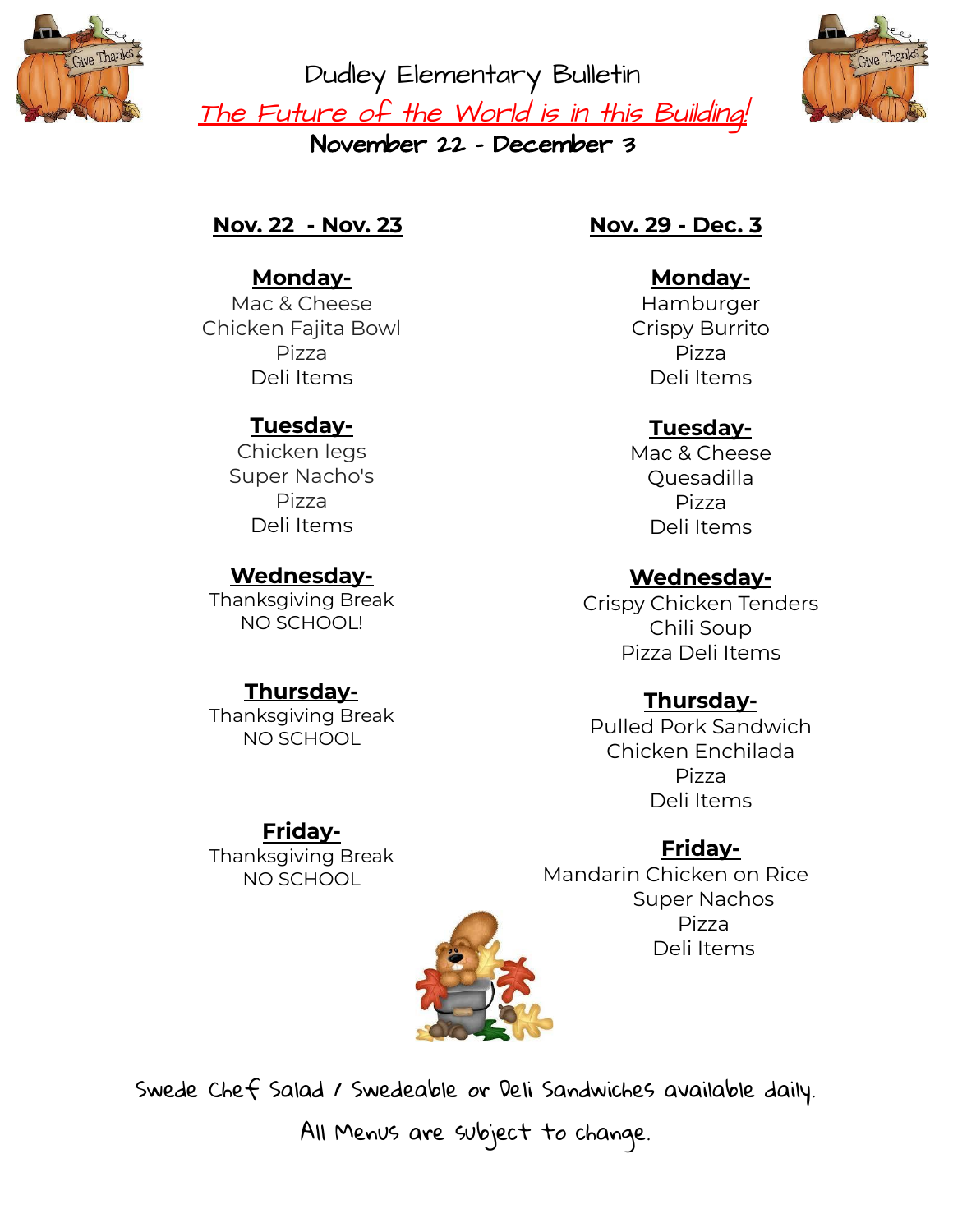

No school Nov. 24- Nov. 26 for **Thanksgiving** Break.





Progress Reports for students in grades 3-6 will be sent home on Tuesday, November 23.



Wednesday, December 1 will be a 2:30 dismissal.

Our lost and found is overflowing!!! Items left after Tuesday, November 23 will be donated.

Please encourage your child to look through everything before they leave for break.



#### **A Note from the Principal and the Gothenburg Police Department**

We ask that you please use the crosswalk in front of the school between 13th and 14th and Avenue G (by the stop light). DO NOT cross the street at the corner of 14th and Avenue G (by the north

parking lot). A few years ago we did a



traffic study and learned that in order to keep our students and families safe, individuals MUST cross at the crosswalk only. The corner of 14th and Avenue G is NOT designated as a safe place to cross the street as there are too many variables with turning and crossing vehicles. Vehicles will be watching for students to cross the street at the crosswalk and not at the corner of 14th and Avenue G. Thank you for staying safe!

|  | SCHOOL |  |    |
|--|--------|--|----|
|  |        |  | OP |
|  |        |  |    |

We would also like to remind all drivers to be mindful of school buses when traveling out in the community. When a school bus is stopped and children are loading or unloading, both the "stop arm" will extend and the flashing red lights will activate.

A school bus activates yellow flashing lights when it is about to stop to load or unload children. When the bus comes to a stop, the yellow lights will turn to red flashing lights and the stop arm will deploy. When the stop arm is deployed, this indicates all traffic to stop (whether traveling the same direction or in the opposite direction of the school bus). Normal traffic flow CANNOT continue until the stop arm retracts

> and the flashing red lights have been deactivated. Please note that a stop arm is not a "normal" stop sign and traffic cannot move until the stop arm is retracted. We ask your help in ensuring our children are safe loading and unloading buses throughout our community.



#### Our Mission Statement:

Gothenburg Public schools is the cornerstone of a proud, passionate and progressive community where students and staff thrive in a positive and innovative environment. We ensure the growth of all individuals by inspiring them to own and maximize their potential.